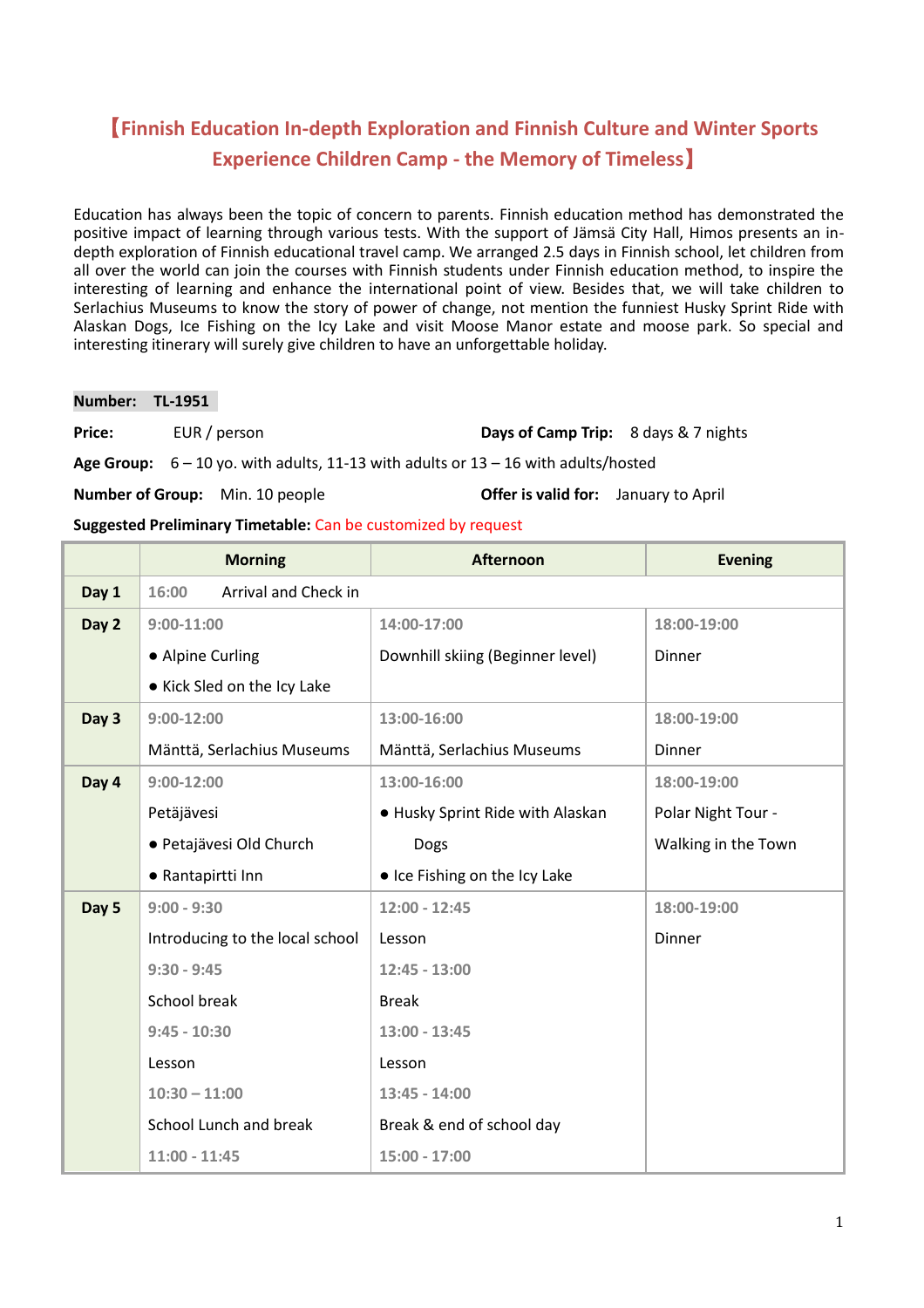|       | Lesson                 | Visit Moose Manor Moose Park     |                      |
|-------|------------------------|----------------------------------|----------------------|
|       | 11:45-12:00            |                                  |                      |
|       | <b>Break</b>           |                                  |                      |
| Day 6 | $9:00 - 9:30$          | 11:45-12:00                      | 19:00-20:00          |
|       | Lesson 1               | <b>Break</b>                     | Dinner               |
|       | $9:30 - 9:45$          | $12:00 - 12:45$                  |                      |
|       | School break           | Lesson                           |                      |
|       | $9:45 - 10:30$         | $12:45 - 13:00$                  |                      |
|       | Lesson                 | <b>Break</b>                     |                      |
|       | $10:30 - 11:00$        | $13:00 - 13:45$                  |                      |
|       | School Lunch and break | Lesson                           |                      |
|       | $11:00 - 11:45$        | $13:45 - 14:00$                  |                      |
|       | Lesson                 | Break & end of school day        |                      |
|       |                        | $15:00 - 17:00$                  |                      |
|       |                        | Visit Nurmolandia                |                      |
| Day 7 | $9:00 - 9:30$          | $14:00 - 17:00$                  | 18:00-20:00          |
|       | Lesson 1               | Cross country skiing experience, | Final Dinner and End |
|       | $9:30 - 9:45$          | winter fun                       | Ceremony             |
|       | School break           |                                  |                      |
|       | $9:45 - 10:30$         |                                  |                      |
|       | Lesson                 |                                  |                      |
|       | $10:30 - 11:00$        |                                  |                      |
|       | School Lunch and break |                                  |                      |
| Day 8 | 12:00<br>Departure     |                                  |                      |

## **Training camp introduction:**

The PBL (Phenomenon-based Learning) is a method of implementing and experiencing a certain topic in a group, and by inspiring and stimulating, so students can achieve the best learning outcomes in a subtle way. This teaching method pays special attention to the creation of a cooperative learning environment, as well as the cultivation of learning interests, and trains students to communicate and express their interpersonal skills. Finnish students have a pleasant learning experience under this pedagogy. So, we will lead our children to experience the joy of happy learning.

Himos is a well-known ski resort in Finland with the largest and most diverse ski slopes in the Finnish Central Region. We offer 21 different levels of slopes and 15 lifts for beginners and professionals for enjoying the fun of skiing. Himos is located in Southern Province of Central Finland. When the coldest temperature in winter comes, it is still very suitable for outdoor activities, and won't feel uncomfortable.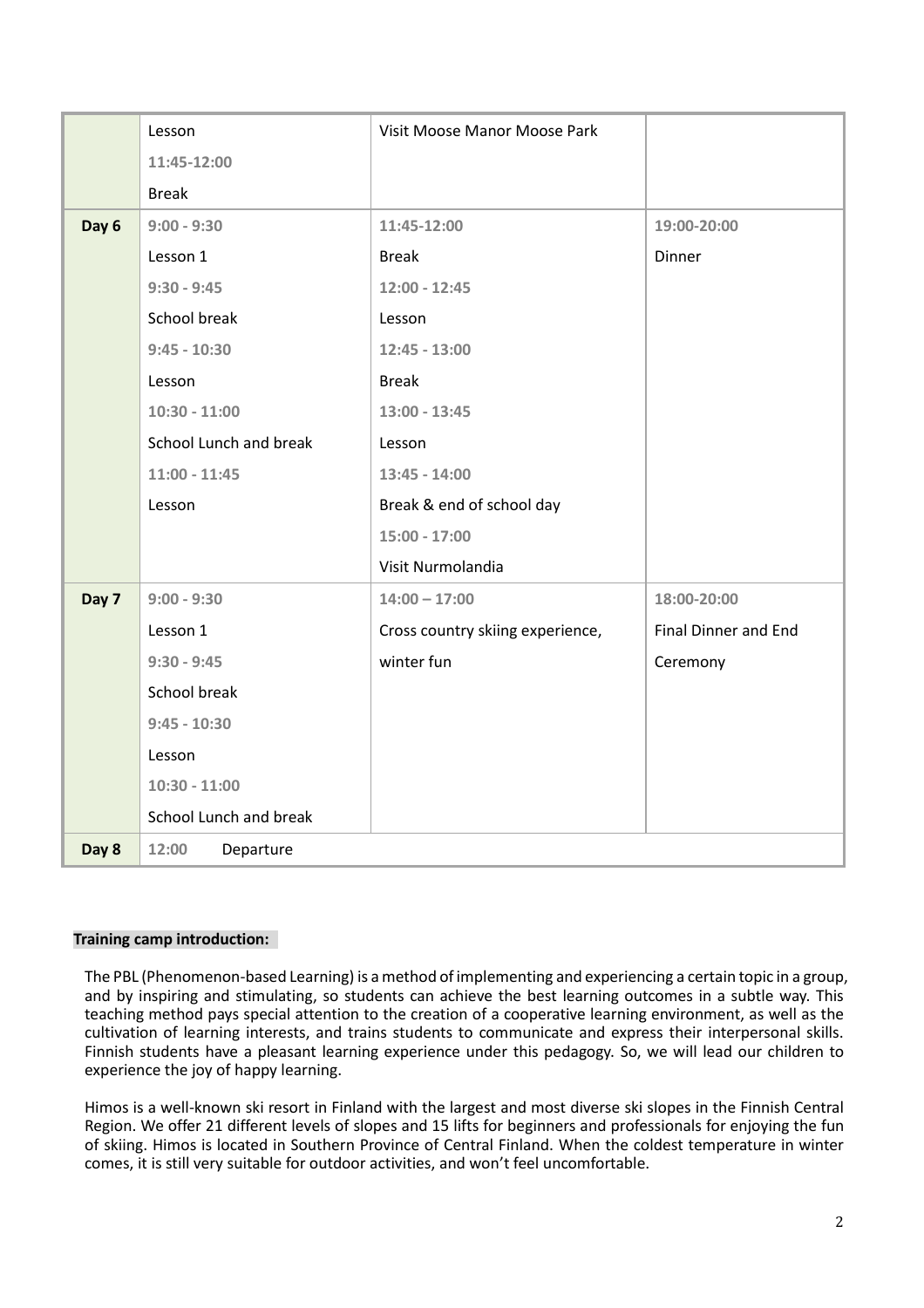In this winter camp, we have planned interesting winter sports for children, such as Kick Sled on the Icy Lake, Cross-country Skiing, etc., and also let the children experience the ice fishing - the unique experience of drilling holes in the frozen lake, and experience the downhill skiing activity for beginners. The Moose Manor and the Nurmolandia Family Farm will give children a new experience of animals.

In addition to children's winter activities, we will visit Finnish primary and secondary school. Children can take classes in school and receive instruction from Finnish teachers directly in the classroom. Course content is diverse, such as nature, physical education, art, cooking classes, etc.. At school days, we will have lunch with Finnish students at the canteen to experience the school life of Finnish students.

One evening, we will have a delicious buffet in the Chinese restaurant in Jämsä. After the meal, we will lead children to the snow-covered but warm fairy-tale Nordic town under the stars of polar night.

The fresh and delicious meals we offer are designed by the Himos' chefs, and the restaurant is stylish. The Nordic-style cottages are extremely comfortable, bringing kids to have the coziest environment to rest after an exciting day.

The unique winter trip, not only lead children to reach the happy learning but also enhance their international vision. Give children's holiday has the most memorable memories. In addition, we have a professional team to arrange and ensure that all activities are carried out under safe conditions. Himos welcomes your children.

## **Daily trip planning:**

| Day 1 | 16:00                                                                                                                | Arrival and Check in                                                                                                                                                                                                                                                                                                                             |
|-------|----------------------------------------------------------------------------------------------------------------------|--------------------------------------------------------------------------------------------------------------------------------------------------------------------------------------------------------------------------------------------------------------------------------------------------------------------------------------------------|
|       | $18:00 - 19:00$                                                                                                      | Welcome meeting, dinner - Himos Restaurant                                                                                                                                                                                                                                                                                                       |
| Day 2 | $8:00 - 9:00$<br>$9:00 - 11:00$<br>$12:00 - 13:00$<br>$14:00 - 17:00$<br>$18:00 - 19:00$<br>19:00                    | Breakfast -Himos restaurant with a variety of choices<br>• Alpine Curling<br>• Kick Sled on the Icy Lake<br>Lunch - Himos restaurant with Scandinavia nutrition<br>Downhill Skiing (Beginner Level)<br>Dinner<br>Rest in Nordic style cottage                                                                                                    |
| Day 3 | $8:00 - 9:00$<br>$9:00 - 12:00$<br>$12:00 - 13:00$<br>$13:00 - 16:00$<br>$18:00 - 19:00$<br>19:00                    | Breakfast -Himos restaurant with a variety of choices<br>Mänttä, Serlachius Museums<br>Lunch - Serlachius Museums Restaurant<br>Mänttä, Serlachius Museums<br>Dinner<br>Rest in Nordic style cottage                                                                                                                                             |
| Day 4 | $8:00 - 9:00$<br>$9:00 - 12:00$<br>$12:00 - 13:00$<br>$13:00 - 16:00$<br>$18:00 - 19:00$<br>$19:00 - 20:30$<br>20:30 | Breakfast -Himos restaurant with a variety of choices<br>Petäjävesi<br>· Petajävesi Old Church<br>• Rantapirtti Inn<br>Lunch - Kievari Rantapirtti<br>. Husky Sprint Ride with Alaskan Dogs<br>• Ice Fishing on the Icy Lake<br>Polar Night Tour - Walking in the Town Jämsä<br>Dinner - Chinese Buffet in Jämsä<br>Rest in Nordic style cottage |
| Day 5 | $7:45 - 8:30$<br>$9:00 - 9:30$<br>$9:30 - 9:45$<br>$9:45 - 10:30$<br>$10:30 - 11:00$                                 | Breakfast -Himos restaurant with a variety of choices<br>Introducing to the local school<br><b>Break</b><br>School Lesson<br>School Lunch and Break                                                                                                                                                                                              |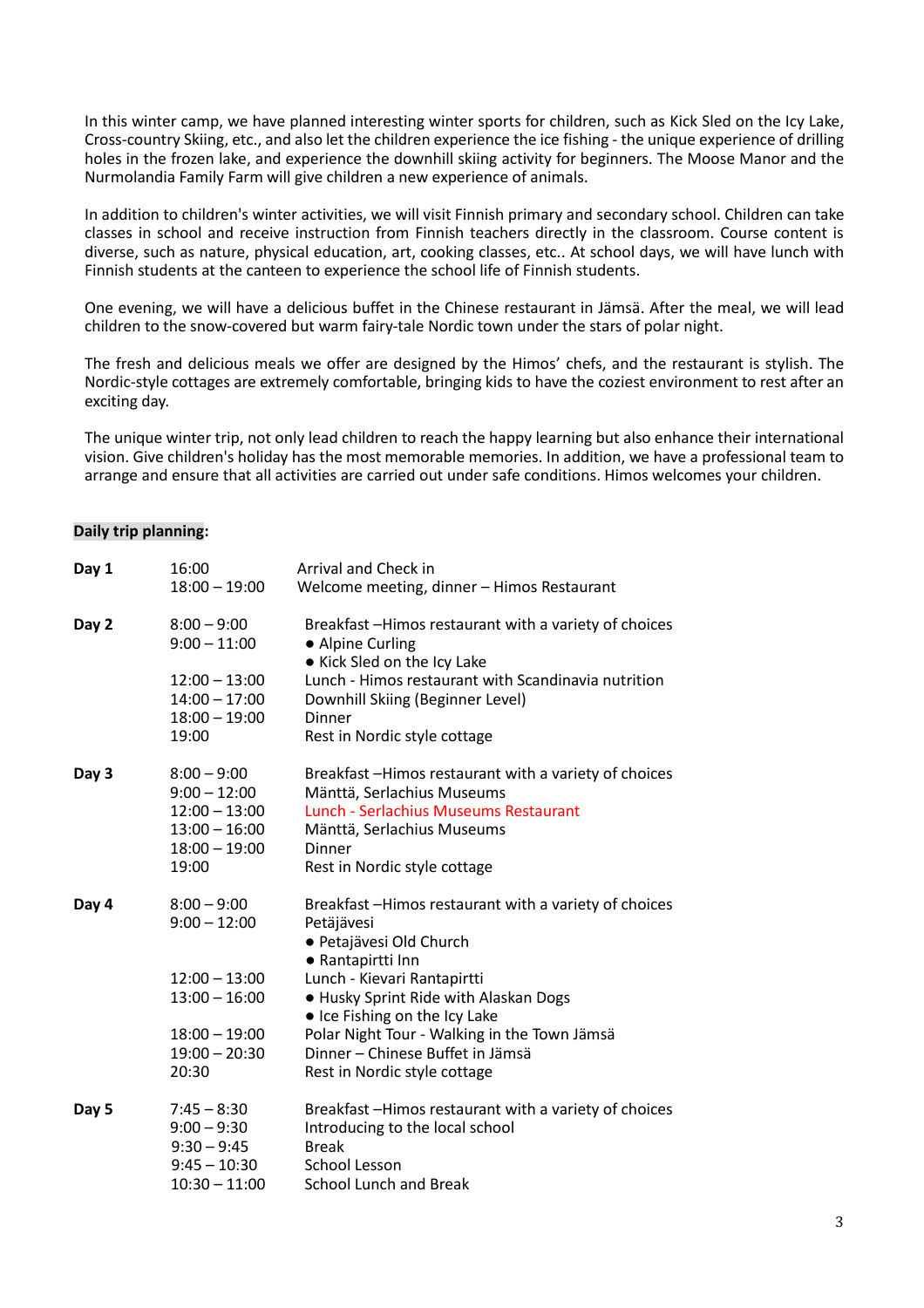|       | $11:00 - 11:45$<br>$11:45 - 12:00$<br>$12:00 - 12:45$<br>$12:45 - 13:00$<br>$13:00 - 13:45$<br>$13:45 - 14:00$<br>$15:00 - 17:00$<br>$18:00 - 19:00$<br>19:00                                                                                         | <b>School Lesson</b><br><b>Break</b><br><b>School Lesson</b><br><b>Break</b><br><b>School Lesson</b><br>Break and End of School Day<br>Visit Moose Manor Moose Park<br>Dinner<br>Rest in Nordic style cottage                                                                                                                                                                                         |
|-------|-------------------------------------------------------------------------------------------------------------------------------------------------------------------------------------------------------------------------------------------------------|-------------------------------------------------------------------------------------------------------------------------------------------------------------------------------------------------------------------------------------------------------------------------------------------------------------------------------------------------------------------------------------------------------|
| Day 6 | $7:45 - 8:30$<br>$9:00 - 9:30$<br>$9:30 - 9:45$<br>$9:45 - 10:30$<br>$10:30 - 11:00$<br>$11:00 - 11:45$<br>$11:45 - 12:00$<br>$12:00 - 12:45$<br>$12:45 - 13:00$<br>$13:00 - 13:45$<br>$13:45 - 14:00$<br>$15:00 - 17:00$<br>$19:00 - 20:00$<br>20:00 | Breakfast -Himos restaurant with a variety of choice<br><b>School Lesson</b><br><b>Break</b><br><b>School Lesson</b><br><b>School Lunch and Break</b><br><b>School Lesson</b><br><b>Break</b><br><b>School Lesson</b><br><b>Break</b><br><b>School Lesson</b><br>Break and End of School Day<br>Visit Nurmolandia<br>Dinner - Himos restaurant with energy supplement<br>Rest in Nordic style cottage |
| Day 7 | $7:45 - 8:30$<br>$9:00 - 9:30$<br>$9:30 - 9:45$<br>$9:45 - 10:30$<br>$10:30 - 11:00$<br>$11:00 - 11:45$<br>$11:45 - 12:00$<br>$14:00 - 17:00$<br>$18:00 - 20:00$<br>20:00                                                                             | Breakfast-Himos restaurant with a variety of choices<br><b>School Lesson</b><br><b>Break</b><br><b>School Lesson</b><br><b>School Lunch and Break</b><br><b>School Lesson</b><br>Break and End of School Day<br>Cross country skiing experience, winter fun<br>Final Dinner and End Ceremony<br>Rest in Nordic style cottage                                                                          |
| Day 8 | $8:00 - 9:00$<br>12:00                                                                                                                                                                                                                                | Breakfast-Himos restaurant with a variety of choices<br>Departure                                                                                                                                                                                                                                                                                                                                     |

## **Each activity introduction:**

## ◆ **Alpine Curling Competition**

Knowing the local cultures due to the climate, the Alpine curling is one of the oldest and most interesting group ice activity that can't be missed. The alpine curling, we play in Himos is easier but still fun. The game is divided into several teams and standing at the two ends of the game line. Each person slides the stone along the game line one at a time to hit the big stone at the center point and try to push the opponent's curling stone away. In the central area, the team with the most stones will win. The most interesting thing in the game is that all the teams are trying all the funny ways to slide the stone to reach the center. It is a very exciting and worthwhile team activity.

# **Kick Sled on the Icy Lake**

Kick sled is the mildest winter activity, but it is also the most traditional and childlike skating sport in winter. The traditional kick sled, welded by iron, can accommodate one person sitting in the front seat, while one is kicking the sled behind, enjoying the relaxed and comfortable, but also a little exciting skating activity. We will take children to the icy lake for sledding and enjoy the special fun on the frozen lake.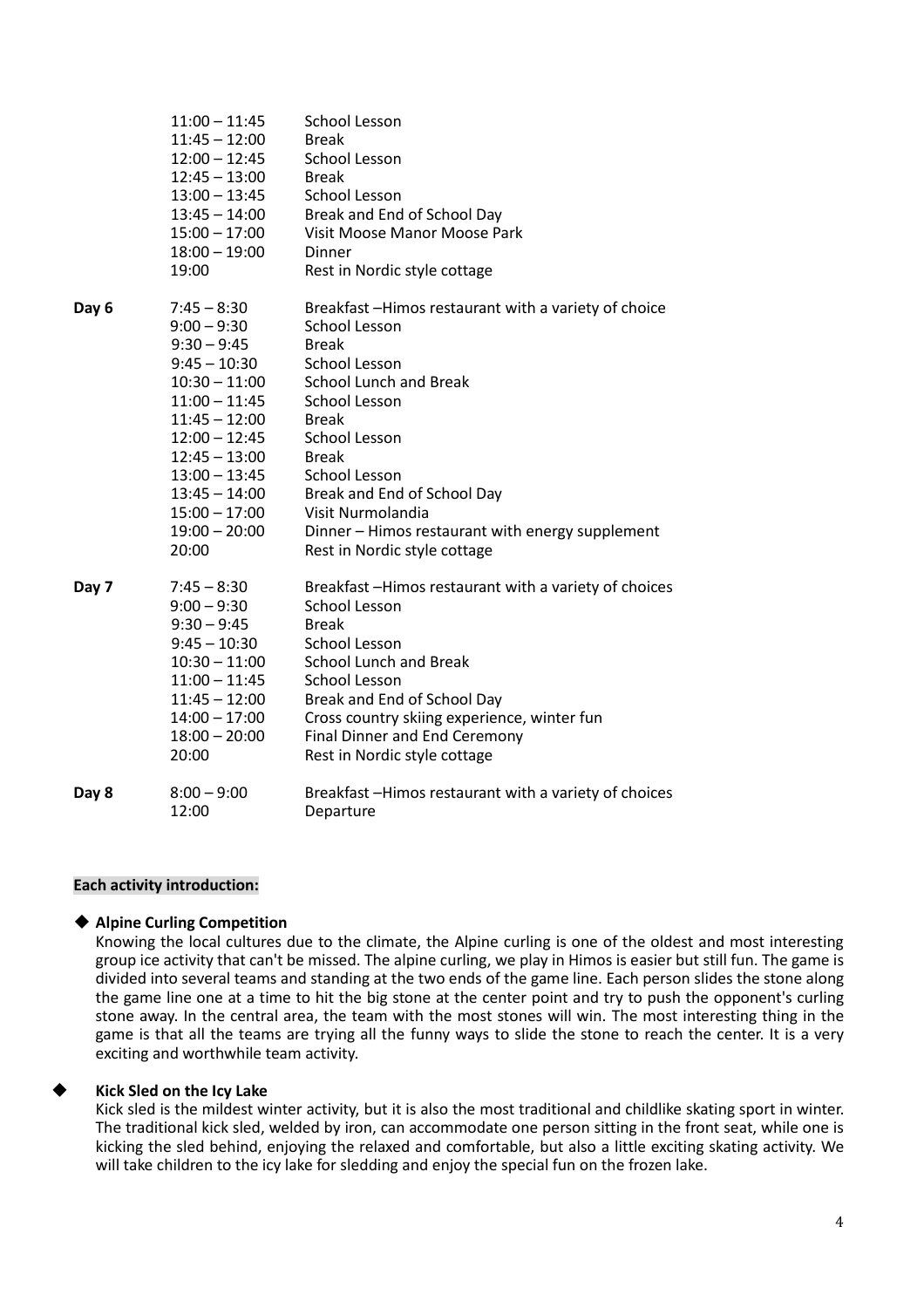# **Downhill Skiing (Beginner Level)**

We will start with the most basic safety concept under the guidance of the coach, such as how to put on the ski boots, how to check the connection between the ski boots and the ski board, how to walk with the ski boots, how to choose to fall to reduce the injuries, how to hold ski stick, etc.. Later, you will be taught basic skiing techniques, such as how to turn, turn around, stop, how to move in parallel. We will start learning and practicing from the flattest and safe slopes, and you will be able to challenge higher slopes after you learn.

#### ◆ **The Legendary Museum of Legend – The Power of Change and the Eternal Art Serlachius Museum**

Gustaf was born in 1830. Due to his father's early death, his family's economic support was lost, which made him had to drop out of high school. He had run different industries throughout his life, and the turning points of his businesses all were connected to the fire. Gustaf did not have a good reputation in the industry at the time. In order to quickly pursue success, he had always suffered a failure, making him to be irritable and difficult to communicate. He founded his papermaking kingdom in a remote town Mänttä. He succeeded in convincing the government to build a railway line connecting Mänttä to Helsinki. He built the community service school and church needed for Mänttä employees. He had created an epoch-making but continuing employee health care system that allows employees to work without worry. He believes that the future of Finland is education and culture. So he established a library and dedicated to promoting Finnish and Finnish culture. He was born with madness and love for art. In the 18th century, he traveled around the countries and collected various artworks to enrich his collection. He bought a large number of the most outstanding works of art in contemporary Finland to support the cultural development of the Finland. We will visit the paper mill headquarters where he worked and had now changed to a museum. The story of the museum begins with an irritable businessman who pursues the success of his career and also influences the development of a town. Mänttä is now known as the "Town of Culture". The paper industry continues to run in Mänttä and affects the lives of local people. The white smoke rising from the factory's chimney is just like a hundred years ago, but the entire scenario have completely different stories because of one's dreams.

## ◆ **Gösta's Pavilion**

Just as we often hear that the rich second generation did not have enough ability to inherit of family business, Gustaf also faced such a crisis. Eventually he handed his business to his brother's son, Gösta Serlachius. Gösta not only expanded the original business, just like Gustav, both of them were passionate and mission in art. In 1901 Gustaf passed away, at the age of 71. In 1933, Gösta established the Gösta Serlachius Fine Arts Foundation. Unfortunately, he passed away in 1942, Gösta 's son R. Erik Serlachius took over the chairmanship of the Fine Arts Foundation and completed the museum's planning. Gösta's Pavilion was completed in 2014. The pavilion's basic structure consists of more than 100 laminated-timber columns and beams, which support the building and give its distinctive appearance. The alternation of wood and glass surfaces imparts a rhythm to the building and connects it to the surrounding park. The modern and sensitive architecture of Gösta's Pavilion has been widely praised. Eventually Gösta and his son realized the dream of their three generations: establishing museums to support Gustaf's belief that Finland's future is education and culture. In today's trip, we will hear more about the story of legends and then we will visit the collections of museum.

## ◆ **Petäjävesi Old Church - World Heritage Site by UNESCO**

Petäjävesi old church has been listed as a World Heritage Site by UNESCO. Built in 1763-1765, this Lutheran church combines the Renaissance and Gothic architecture ceiling-shaped to document the unique Scandinavian traditional architectural style. The church also houses the portraits of Moses and Martin Luther drawn in 1843. The cultural heritage has been left from the war and fire and has stood for centuries. When kids stand there, the tranquility children feel will beyond the religion. Gently touch the praying chair that is getting pale with time goes by, they can feel that they are joining and witnessing the changing of historical torrent.

## ◆ **Rantapirtti Inn**

Just a 15-minute drive from the Petäjävesi Old Church, we can reach theRantapirtti Inn. In addition to delicious meals, the Rantapirtti Inn also takes guests on a variety of outdoor activities. We will first enjoy a delicious lunch in a special style Rantapirtti restaurant, after that a professional team leader will lead us to do the fun snow event. The Rantapirtti is a unique restaurant visited by many Finnish people. Because of its very local style, it is also the reason we want to bring you experience!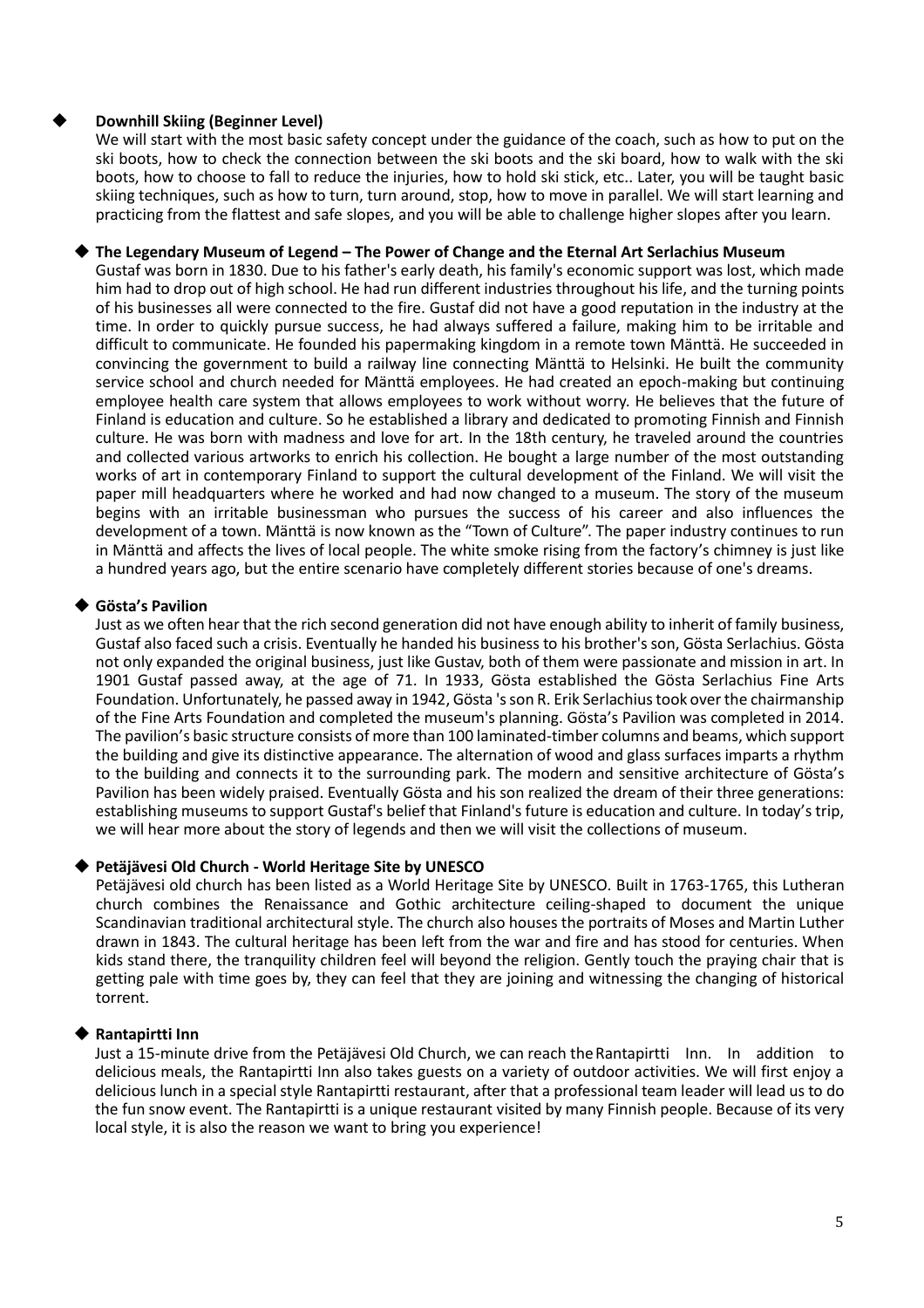## ◆ **Husky Sprint Ride with Alaskan Dogs**

Have children only seen the Huskies sled in the movie? Get ready for their warm clothing; let us go with a loyal and strong Huskies pulling a sled in the forest for a special experience. If children are brave enough to be the leader on a sled, we will also teach them how to control your dogs to turn, stop, etc. to accept their order. Or kids and their companions are sitting on a sled and enjoying the pure fun of a fairy tale-like feeling. This is another very special and dream come true experience.

## ◆ **Ice Fishing on the Icy Lake**

Maybe kids have had the experience of fishing, but the cool thing is to experience the fun of cold ice fishing. The coach will how kids how to drill a hole on the frozen lake, put on the fishing tackle, and guide everyone how to observe if the fish is hooked and how to pull the hook. We will prepare the hot tea for the cold day. Even if the lake has been frozen to a thick layer, but children will still have the tense illusion of standing on the thin layer of the lake.

## ◆ **Polar Night Tour - Walking in the Traditional Finnish Town**

The traditional Finnish town of Jämsä, only 7 km from Himos, can be seen just in one-kilometer walking distance. In the deep winter in the polar night, on the road almost every house took Christmas bulbs to decorate their home, yard and the darkness. A town has been covered by the thick snow brings children a fairy tale-like scene and warm feeling in the deep winter.

## ◆ **Visit Jämsä Preliminary or Secondary School**

We will take the children to the lower and upper comprehensive schools in Jämsä. The school offers from Monday to Friday, 9 am to 2 pm, giving students from all over the world the opportunity to participate in Finnish school courses. Students aged 6-12 are grades 1-6, and students aged 13-16 are grades 7-9. The class is based on the Finnish teaching method, and the basic English is the main language to enhance the English oral ability of the children. The course is diverse in content, including natural, art, crafts, health, Finnish culture and society, physical education, music and cooking classes. Teaching and lunch will take place with Finnish students. The opportunity to go directly to the Finnish school is not easy. In recent years, Jämsä City Hall has promoted the educational travel course, which enables students from all over the world to have more opportunities to understand the essence of Finnish education.

## ◆ **Visit Moose Manor Animal Park**

Does Santa Claus ride a reindeer or a moose? What is the difference between the two? What is the special about feeding and living? The Moose Manor Animal Park, just 10 km away from Himos, let kids learn about the common animals in Finnish forests. There are animals such as reindeer, roe deer and moose in the manor. Children cannot only see the animals what kids read only in the storybook, but also feed and pet them, and even take a cute selfie with them! The dream of realizing a fairy tale is as simple as that. The Finnish decree has been amended and this Moose Manor Animal Park is the only place in Finland where you can get close to the moose, so this trip is very precious.

# ◆ **Visit Numolandia Farm**

Numolandia Farm, the farm owner is not only a member of the Green care Finland but also a nurse, dedicated to protecting the lives of nature and animals. There are nearly 50 animals and horses on the farm, the animals can move freely on the farm, and the farm owner will guide the children to understand and close to different animals and observe the characteristics and lifestyles of different animals. Children can feed or take care for small animals, such as rabbits, based on the child's bravery. Under the guidance, children can ride a small donkey or a pony depending on their height and acceptance. Just like the simple and dedicated Finnish, there is not much fancy equipment here, only focusing on the contact between animals, nature and human beings, which is very suitable for children to get to know natural animals in a comfortable environment.

## ◆ **Cross-country Skiing**

Cross-country skiing is a very traditional Nordic skiing sport and one of the winter Olympics events. We will put on the skis and use the poles. Under the guidance, we will take our first shot on learning this physical activity on slippery snow. This activity requires physical strength, but don't worry we will wait for kids.

# **Final Dinner and End Ceremony**

It is always hard to say goodbye! At the farewell dinner party, we will enjoy the delicious food prepared by Himos. Children have been together for a week, at this moment, everyone can share the feeling of this trip,